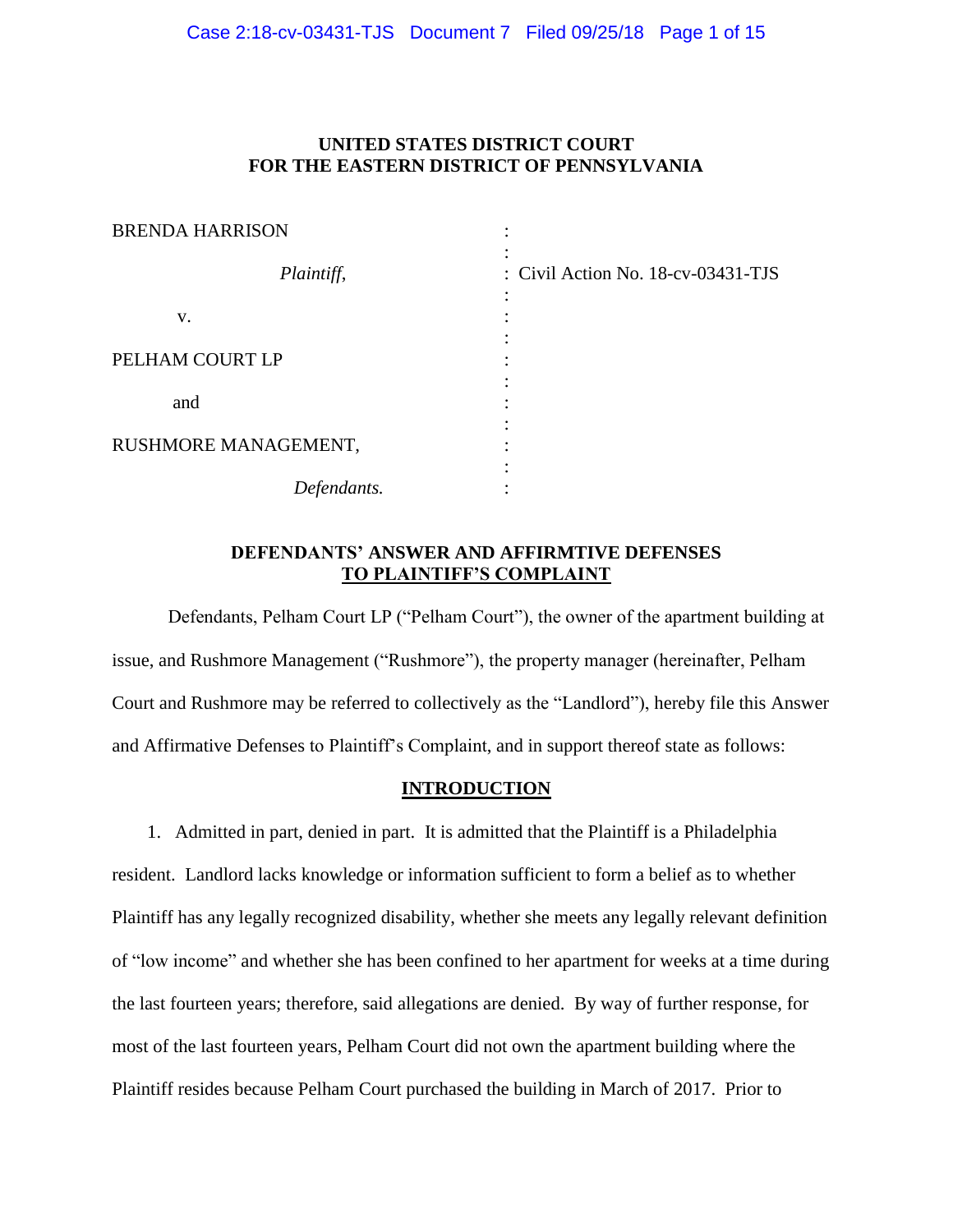### Case 2:18-cv-03431-TJS Document 7 Filed 09/25/18 Page 2 of 15

completing the purchase of the building in March of 2017, Pelham Court contracted to modernize the elevators in the building for the benefit of all of the tenants at a price of \$350,000.00.

2. Admitted in part, denied in part. It is admitted that Plaintiff has unilaterally withheld a substantial sum of rent payments. Landlord lacks knowledge or information sufficient to form a belief as to whether Plaintiff has any legally recognized disability and whether it was "impossible" for her to leave her apartment during elevator down time; therefore, said allegations are denied. It is also denied that withholding rent was the Plaintiff's only recourse.

3. Admitted in part, denied in part. It is admitted that on or about November 16, 2017, Landlord issued a lease termination notice to the Plaintiff effective as of December 31, 2017 because the Plaintiff did not agree to the Landlord's lease renewal terms, which included a requirement that the Plaintiff pay for the heat and hot water in her apartment. It is also admitted that the elevators in the apartment building were not operational while the major elevator modernization project was being completed. The allegations about discrimination and retaliation are denied as conclusions of law that must be decided by the Court. To the extent that these allegations are deemed to be factual in nature, they are denied because they are not true.

4. Denied. To the extent that Plaintiff is alleging that she is entitled to the relief referenced in this paragraph, said allegation is denied as a conclusion of law that must be decided by the Court.

### **JURISDICTION AND VENUE**

5. Admitted. It is admitted that the Plaintiff's Fair Housing Act claims raise a federal question.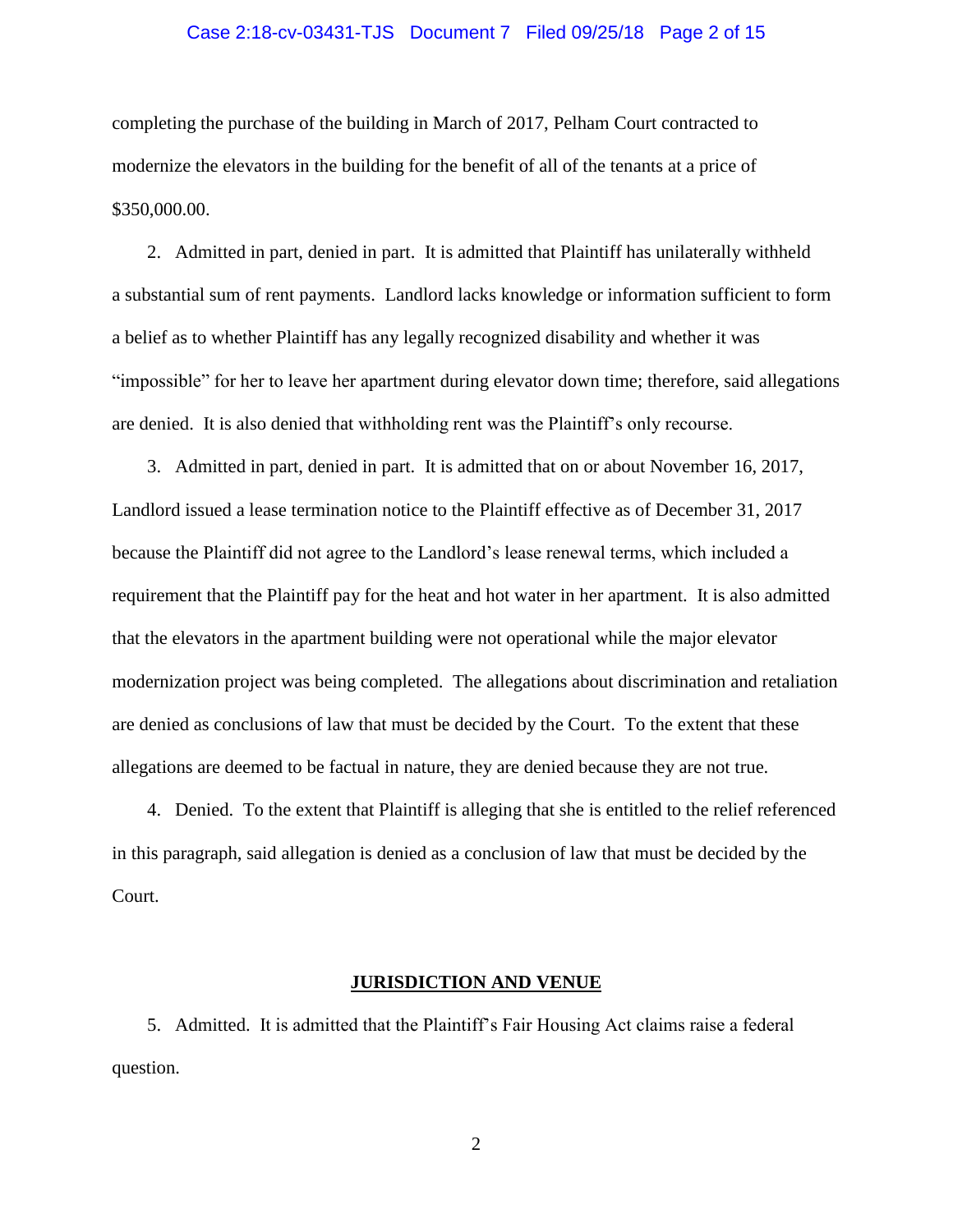6. Admitted.

### **PARTIES**

7. Admitted in part, denied in part. It is admitted that Plaintiff is a Philadelphia resident who currently resides in the Pelham Court Apartments in Philadelphia. Landlord lacks knowledge or information sufficient to form a belief as to whether Plaintiff has any legally recognized disability and therefore this allegation is denied.

8. Admitted.

9. Admitted.

### **FACTS**

10. Admitted in part, denied in part. It is admitted, on information and belief, that the Plaintiff is approximately 62 years old. Landlord lacks knowledge or information sufficient to form a belief as to whether Plaintiff has any legally recognized disability and therefore this allegation is denied.

11. Admitted in part, denied in part. It is admitted that Plaintiff has made at least one reference to having an "aide" in an email to the Landlord. However, Landlord lacks knowledge or information sufficient to form a belief as to whether the remaining allegations of this paragraph are true and therefore said allegations are denied.

12. Denied. The allegations of this paragraph constitute a conclusion of law that must be decided by the Court.

13. Denied. Landlord lacks knowledge or information sufficient to form a belief as to whether the allegations of this paragraph are true and therefore said allegations are denied.

14. Admitted in part, denied in part. It is admitted that Plaintiff is the sole tenant in her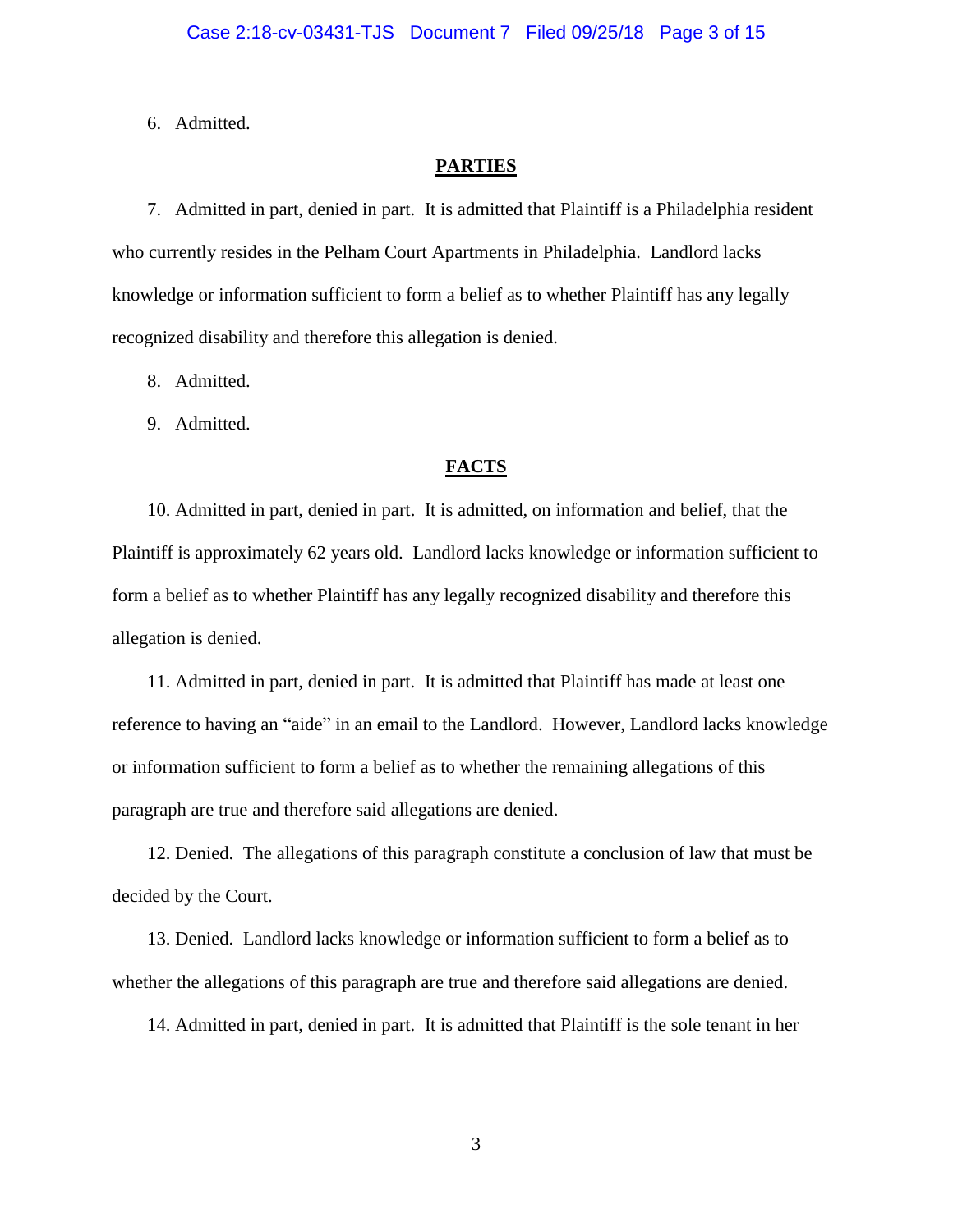### Case 2:18-cv-03431-TJS Document 7 Filed 09/25/18 Page 4 of 15

apartment unit. It is also admitted that Plaintiff has made at least one reference to having an "aide" in an email to Landlord. However, Landlord lacks knowledge or information sufficient to form a belief as to how many aides the Plaintiff has, or what services they may perform for her, and therefore said allegations are denied.

15. Admitted.

16. Admitted.

17. Denied. Landlord lacks knowledge or information sufficient to form a belief as to the truth of the allegations of this paragraph and therefore said allegations are denied.

18. Denied. Since Pelham Court did not complete the purchase the apartment building at issue until March of 2017, Landlord lacks knowledge or information sufficient to form a belief as to what happened in the building prior to the purchase; therefore, said allegations are denied. By way of further response, what happened prior to Pelham Court's ownership of the apartment building at issue is legally irrelevant. Furthermore, one of the primary reasons that Landlord immediately contracted for the major elevator modernization project was to ensure reliable elevator service for all of the tenants.

19. Denied. The Landlord's response to paragraph 18 of the Plaintiff's Complaint is incorporated herein as though set forth at length.

20. Denied. Landlord lacks knowledge or information sufficient to form a belief as to the truth of the allegations of this paragraph and therefore said allegations are denied.

21. Denied. Landlord lacks knowledge or information sufficient to form a belief as to the truth of the allegations of this paragraph and therefore said allegations are denied.

22. Admitted in part, denied in part. It is admitted that the Plaintiff sent written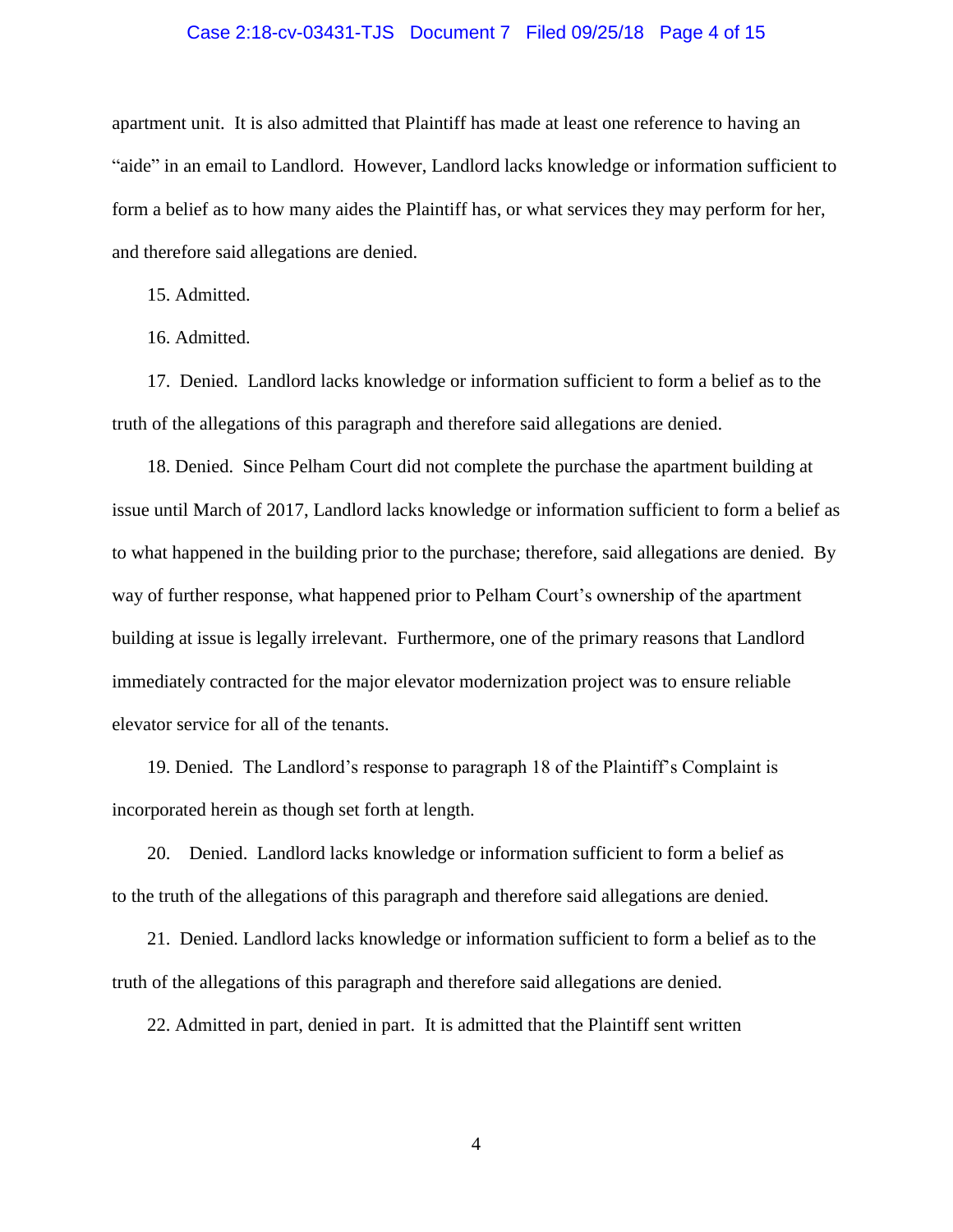### Case 2:18-cv-03431-TJS Document 7 Filed 09/25/18 Page 5 of 15

communications to the Landlord about withholding rent for elevator down time, and that she she has in fact withheld substantial sums of rent. In connection with purchasing the apartment building in March of 2017, Landlord immediately contracted for the major elevator modernization project. Landlord lacks knowledge or information sufficient to form a belief as to whether the Plaintiff has any legally recognized disability and therefore said allegation is denied.

23. Denied. Landlord lacks knowledge or information sufficient to form a belief as to whether this allegation is true because Pelham Court did not purchase the apartment building at issue until March of 2017. Furthermore, what happened prior to Pelham Court's purchase of the building in March of 2017 is legally irrelevant.

24. Denied. To the extent that the Plaintiff is referring to an alleged 2013 email as stated in paragraph 23 of her Complaint, said allegation is denied because Pelham Court did not purchase the apartment building at issue until March of 2017. Landlord lacks knowledge or information sufficient to form a belief as to what happened in the building prior to March of 2017. Furthermore, what happened in the building prior to March of 2017 is legally irrelevant.

25. Denied. Landlord's response to paragraph 24 of Plaintiff's Complaint is incorporated herein as though set forth at length.

26. Admitted in part, denied in part. It is admitted that Plaintiff has withheld rent payments for periods of elevator down time. Landlord lacks knowledge or information sufficient to form a belief as to whether the Plaintiff has any legally recognized disability, and whether she was "being trapped in her home," and therefore said allegations are denied.

27. Admitted in part, denied in part. Landlord's response to paragraph 26 of the Plaintiff's Complaint is incorporated as though set forth at length.

28. Denied as stated. Landlord sent a lease termination notice to the Plaintiff in November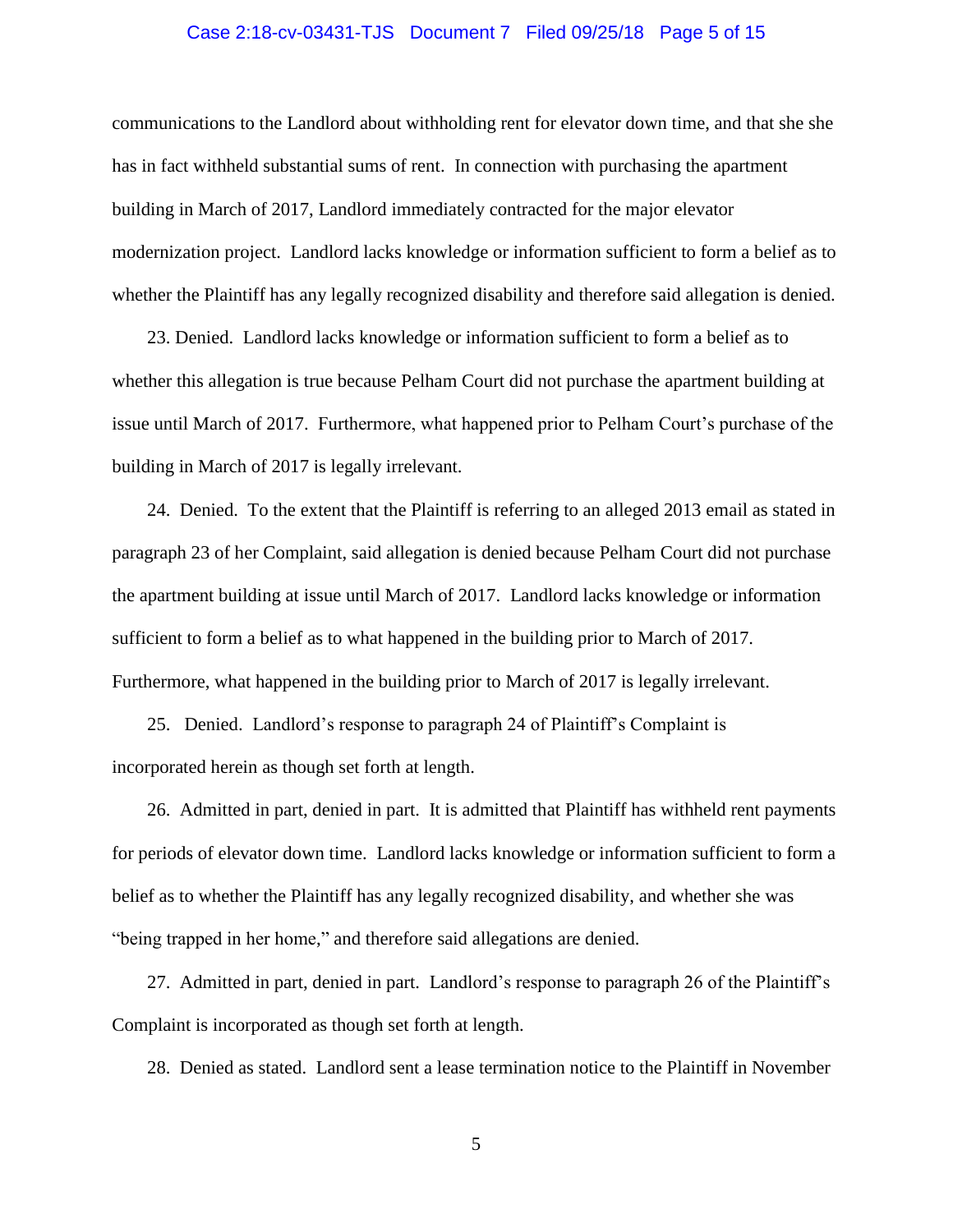### Case 2:18-cv-03431-TJS Document 7 Filed 09/25/18 Page 6 of 15

of 2017 because she did not agree to the Landlord's lease renewal terms, which terms included a requirement that she pay for the heat and hot water use in her apartment. In response, Plaintiff then filed a complaint with the Philadelphia Fair Housing Commission (the "Commission").

29. Denied as stated. The Commission's Final Order dated June 7, 2017 is a writing which speaks for itself. To the extent that the Plaintiff is alleging that said Final Order has any legal bearing on the Plaintiff's claims as set forth in this action, said allegation is denied as a conclusion of law that must be decided by the Court.

30. Admitted in part, denied in part. It is admitted that Plaintiff withheld rent in July of 2017 for elevator down time. Landlord lacks knowledge or information sufficient to form a belief as to whether the Plaintiff was completely unable to leave her apartment and therefore said allegation is denied.

31. Admitted in part, Denied in part. It is admitted that Plaintiff sent the referenced letter to the Landlord. However, Landlord lacks knowledge or information sufficient to form a belief about whether the allegations set forth in said letter are true and thus said allegations are denied.

32. Denied. Landlord sent a lease termination notice to the Plaintiff in November of 2017 because she did not agree to the Landlord's lease renewal terms, which terms included a requirement that she pay for the heat and hot water use in her apartment.

33. Admitted.

34. Admitted in part, denied in part. It is admitted that the notice referenced a 7.00% rent increase. It is denied that the notice required the Plaintiff to agree to three new lease terms.

35. Admitted. It is admitted that the referenced language was included in the notice.

36. Denied. Landlord sent a lease termination notice to the Plaintiff in November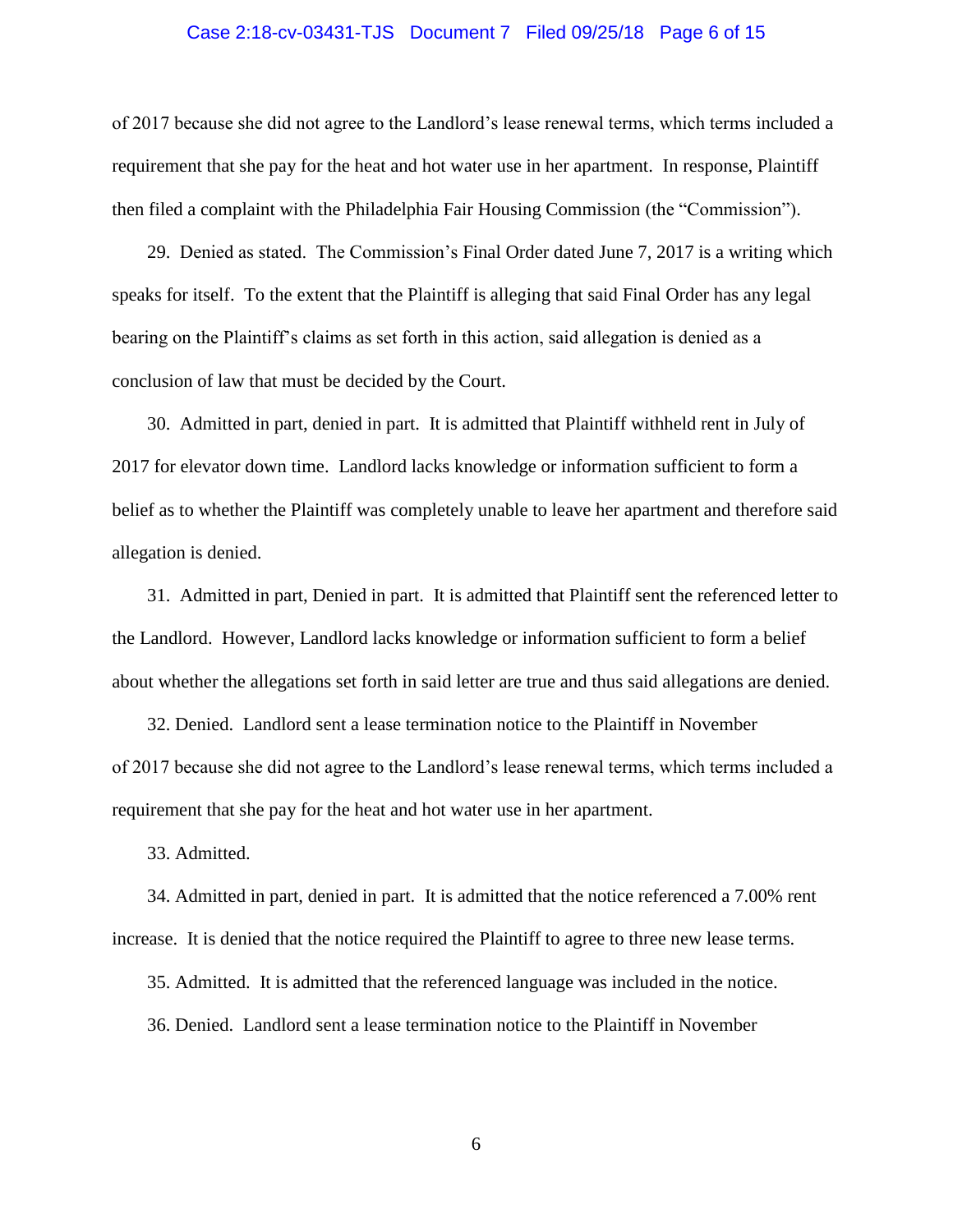### Case 2:18-cv-03431-TJS Document 7 Filed 09/25/18 Page 7 of 15

of 2017 because she did not agree to the Landlord's lease renewal terms, which terms included a requirement that she pay for the heat and hot water use in her apartment. The allegation about retaliation is denied as a conclusion of law that must be decided by the Court. To the extent that said allegation is deemed to be factual in nature, the allegation is denied because it is not true. Landlord lacks knowledge or information sufficient to form a belief as to whether the Plaintiff has any legally recognized disability, and whether elevator down time made it "impossible" for her to enjoy the use of her apartment, and therefore said allegations are denied.

37. Denied. The Landlord's response to paragraph 36 of Plaintiff's Complaint is incorporated herein as though set forth at length.

38. Admitted.

39. Denied as stated. Plaintiff also crossed-out the language requiring her to pay for the heat and hot water charges in her apartment.

40. Denied as stated. The Plaintiff's explanatory letter also stated that she was not in agreement with the addendum requiring her to pay for the heat and hot water use in her apartment.

41. Admitted.

42. Denied. The letter, which speaks for itself, stated that the Plaintiff's counter-offer was being rejected because the Landlord considered each term of the proposed lease renewal to be integral (including the language requiring the Plaintiff to pay for the heat and hot water use in her apartment).

43. Admitted. It is admitted that the referenced language was included in Mr. Kasacci's letter.

44. Denied as stated. Landlord did not threaten the Plaintiff; rather, Landlord informed the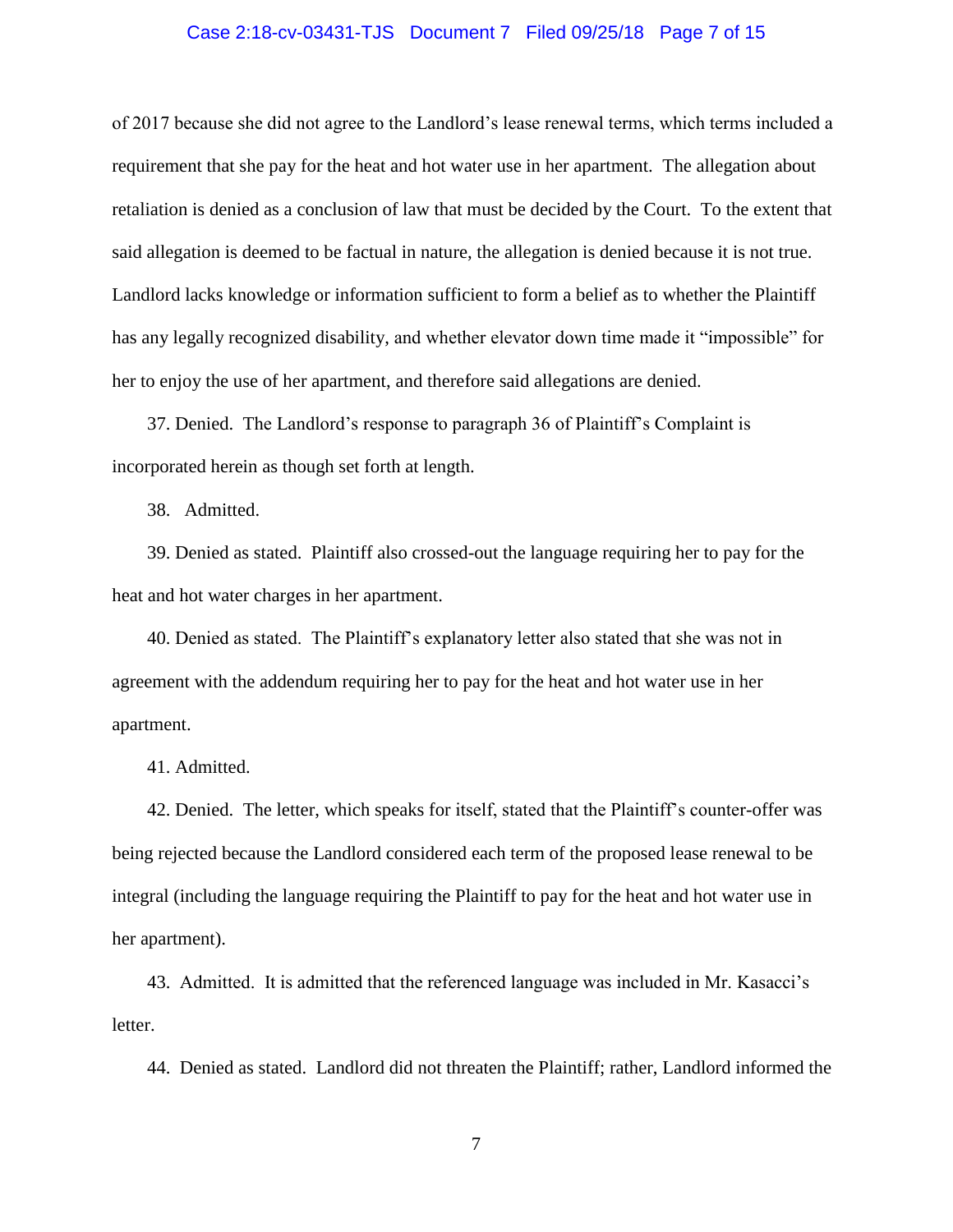### Case 2:18-cv-03431-TJS Document 7 Filed 09/25/18 Page 8 of 15

Plaintiff of the standard legal consequences that would happen if she refused to vacate after the lease term had terminated.

45. Admitted in part, denied in part. It is admitted that in connection with Pelham Court's purchase of the apartment building in March of 2017, Landlord immediately contracted for a major elevator modernization project. The allegations about discriminatory and unlawful lease terms are denied as conclusions of law that must be decided by the Court. To the extent that said allegations are deemed to be factual in nature, the allegations are denied because they are not true.

46. Admitted.

47. Denied.

48. Denied as stated. Plaintiff never asked to be moved to a first floor apartment unit and, if she had, Landlord would have made a good faith effort to accommodate her.

49. Denied as stated. Landlord's response to paragraph 48 of the Plaintiff's Complaint is incorporated herein as though set forth at length.

50. Denied as stated. The elevators were inoperable during the time that the modernization project was completed for the benefit of all of the tenants.

51. Denied. Landlord lacks knowledge or information sufficient to form a belief as to whether the Plaintiff was "trapped" in her apartment while the elevators were being modernized and thus said allegation is denied.

52. Denied. Landlord lacks knowledge or information sufficient to form a belief as to the truth of the allegations set forth in this paragraph and thus said allegations are denied.

53. Admitted that the Plaintiff withheld rent during the period that the elevators were being modernized.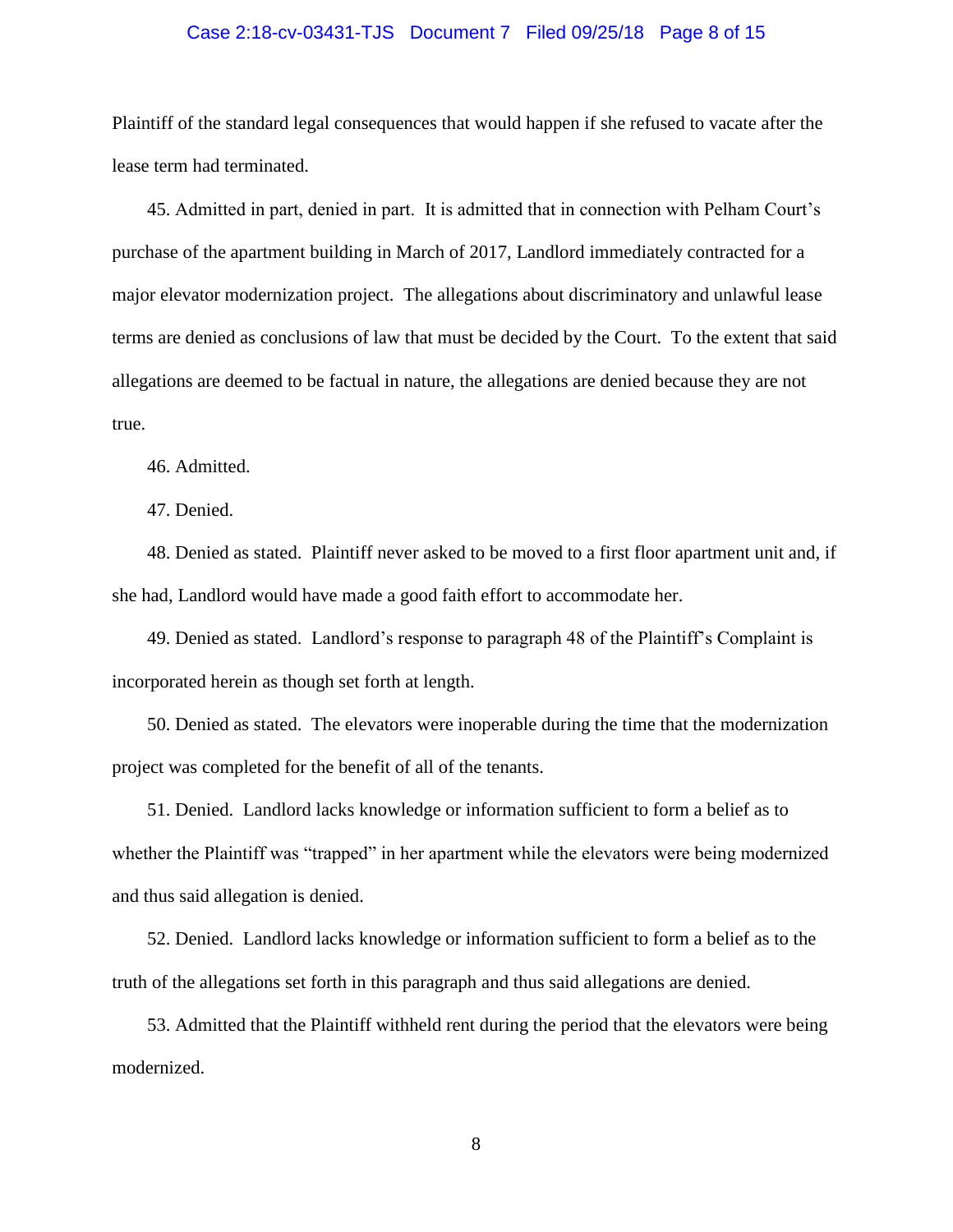### Case 2:18-cv-03431-TJS Document 7 Filed 09/25/18 Page 9 of 15

54. Admitted in part, denied in part. It is admitted that the Plaintiff filed a second complaint with the Commission. Landlord lacks knowledge or information sufficient to form a belief as to whether the Plaintiff was "trapped" in her apartment while the elevators were being modernized and thus said allegation is denied.

55. Denied as stated. The Commission's Final Order dated May 23, 2018 is a writing which speaks for itself. To the extent that the Plaintiff is alleging that said Final Order has any legal bearing on the Plaintiff's claims as set forth in this action, said allegation is denied as a conclusion of law that must be decided by the Court.

### **COUNT I – PLANITFF'S FHA DISCRIMINATION CLAIM**

56. Landlord hereby incorporates its responses to paragraphs 1 to 55 of Plaintiff's Complaint as though set forth at length.

57. Admitted. It is admitted that the quoted language is an excerpt of 42 U.S.C. §  $3604(f)(2)$ .

58. Denied. The allegations of this paragraph are denied because they constitute conclusions of law that must be decided by the Court. To the extent that any of the allegations of this paragraph are deemed factual in nature, said allegations are denied because they are not true.

59. Denied. The allegations of this paragraph are denied because they constitute conclusions of law that must be decided by the Court. To the extent that any of the allegations of this paragraph are deemed factual in nature, said allegations are denied because they are not true. By way of further response, the Plaintiff has not suffered any actual harm, especially in light of the relief awarded to her by the Commission.

60. Denied. The allegations of this paragraph are denied because they constitute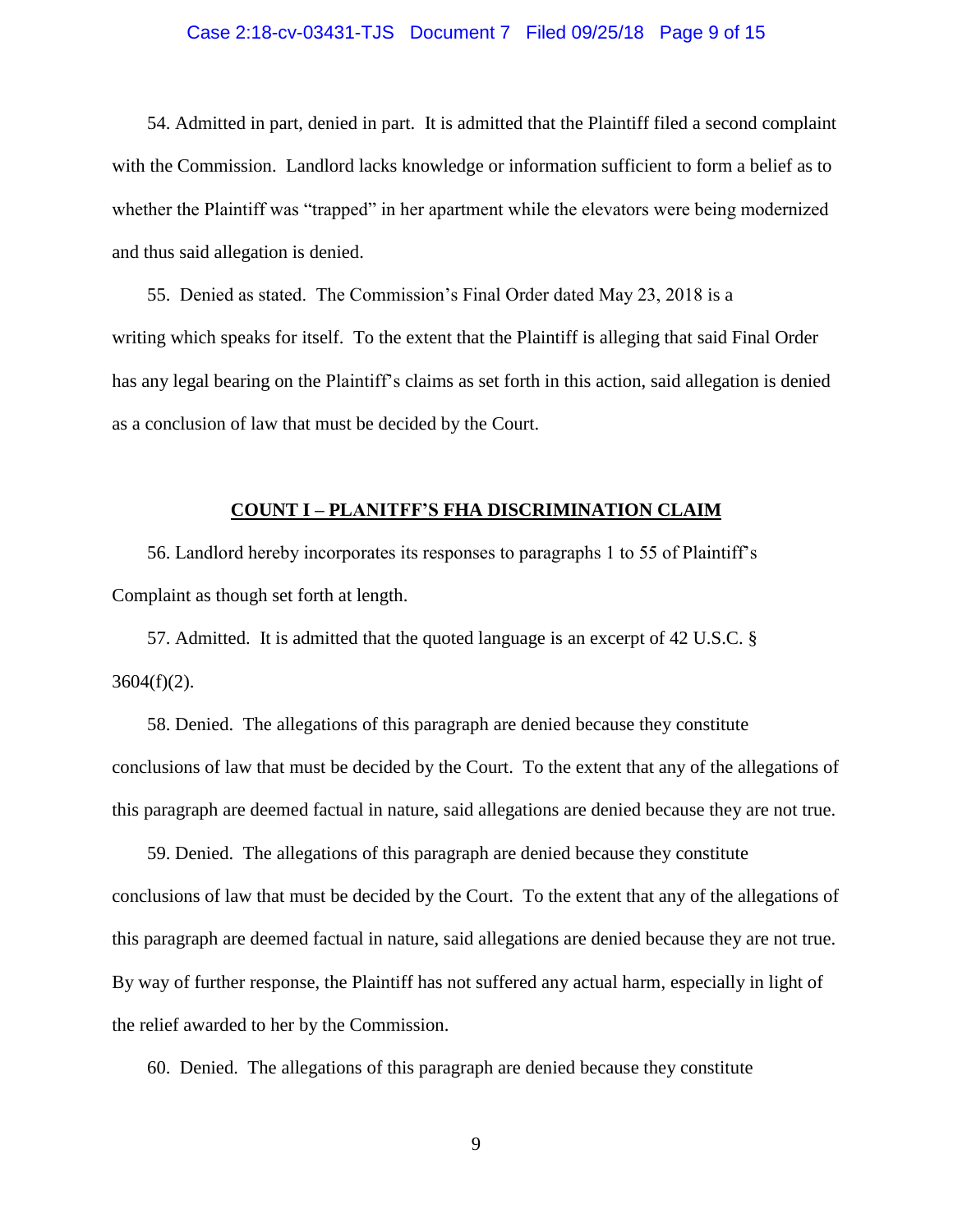### Case 2:18-cv-03431-TJS Document 7 Filed 09/25/18 Page 10 of 15

conclusions of law that must be decided by the Court. By way of further response, the Plaintiff has not suffered any actual harm, especially in light of the relief awarded to her by the Commission.

### **COUNT II – PLAINTIFF'S FHA RETALIATION CLAIM**

61. Landlord hereby incorporates its responses to paragraphs 1 to 60 of Plaintiff's Complaint as though set forth at length.

62. Admitted. It is admitted that the quoted language is an excerpt of 42 U.S.C. § 3617.

63. Denied. The allegations of this paragraph are denied because they constitute conclusions of law that must be decided by the Court. To the extent that any of the allegations of this paragraph are deemed factual in nature, said allegations are denied because they are not true.

64. Denied. The allegations of this paragraph are denied because they constitute conclusions of law that must be decided by the Court. To the extent that any of the allegations of this paragraph are deemed factual in nature, said allegations are denied because they are not true.

65. Denied. The allegations of this paragraph constitute a conclusion of law to which no further response is required. To the extent that any of the allegations of this paragraph are deemed factual in nature, said allegations are denied because they are not true. By way of further response, the Plaintiff has not suffered any actual harm, especially in light of the relief awarded to her by the Commission.

66. Denied. The allegations of this paragraph constitute a conclusion of law which must be decided by the Court. By way of further response, the Plaintiff has not suffered any actual harm, especially in light of the relief awarded to her by the Commission.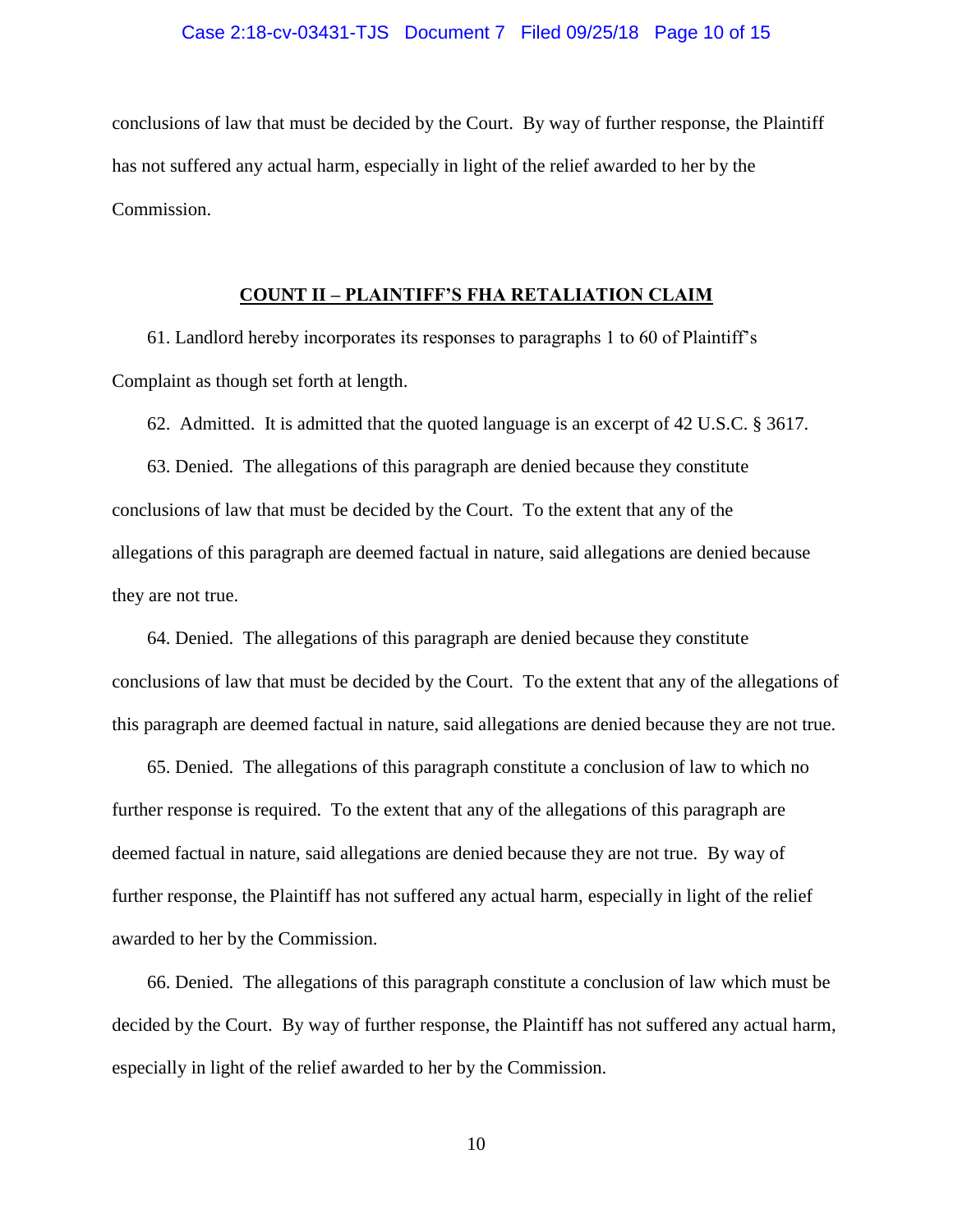### **COUNT III – PLAINTIFF'S REASONABLE ACCOMODATION CLAIM**

67. Landlord hereby incorporates its responses to paragraphs 1 to 66 of Plaintiff's Complaint as though set forth at length.

68. Admitted. It is admitted that the quoted language is an excerpt of 42 U.S.C. §  $3604(f)(3)$ .

69. Denied. The allegations of this paragraph constitute a conclusion of law to which no further response is required. To the extent that any of the allegations of this paragraph are deemed factual in nature, said allegations are denied because they are not true.

70. Denied. The allegations of this paragraph constitute a conclusion of law to which no further response is required. To the extent that any of the allegations of this paragraph are deemed factual in nature, said allegations are denied because they are not true. By way of further response, the Plaintiff has not suffered any actual harm, especially in light of the relief awarded to her by the Commission.

71. The allegations of this paragraph constitute conclusions of law that must be decided by the Court. By way of further response, the Plaintiff has not suffered any actual harm, especially in light of the relief awarded to her by the Commission.

WHEREFORE, the Defendants, Pelham Court LP and Rushmore Management, respectfully request that this Honorable Court deny the relief requested by the Plaintiff in her Complaint and enter an Order dismissing the Plaintiff's claims.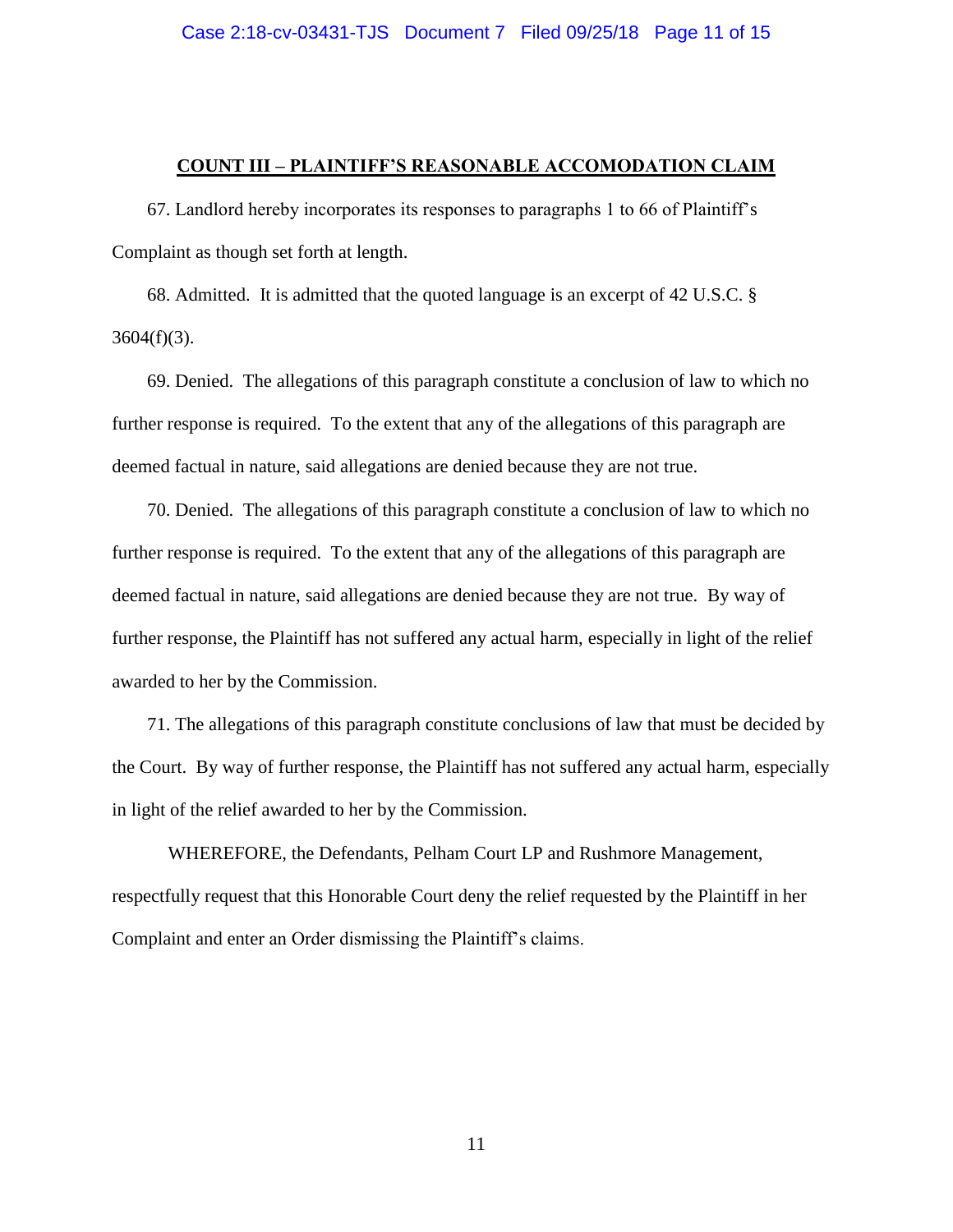### **AFFIRMATIVE DEFENSES**

### **First Affirmative Defense**

Pelham Court did not complete the purchase of the apartment building at issue until March of 2017; therefore, all of the Plaintiff's allegations concerning what happened prior to March of 2017 are legally irrelevant.

### **Second Affirmative Defense**

Under applicable law, an apartment building landlord who acts in good faith to keep the elevators properly serviced and who promptly responds to all elevator issues, but is unable to keep the elevators operating 100% of the time, is not deemed to have violated the Fair Housing Act even though the tenants have been inconvenienced by elevator down time.

### **Third Affirmative Defense**

At all relevant times, Landlord has made good faith efforts to keep the elevators at Pelham Court properly serviced, and Landlord has promptly addressed all elevator issues. The evidence of this includes the Landlord's prompt response to an elevator outage at Pelham Court that was caused by an electrical surge in the building when PECO restored power after an outage that lasted 36 hours due to a fire or explosion at a nearby PECO substation. Landlord's good faith concerning the elevators is also evidenced by the fact that Landlord contracted for a major elevator modernization project at a price of \$350,000.00 before finalizing the purchase of the apartment building in March of 2017, and the modernization project was successfully completed.

#### **Fourth Affirmative Defense**

Plaintiff cannot show that Landlord had any willful intent to discriminate or retaliate against her, or that Landlord willfully kept the elevators in a state of disrepair.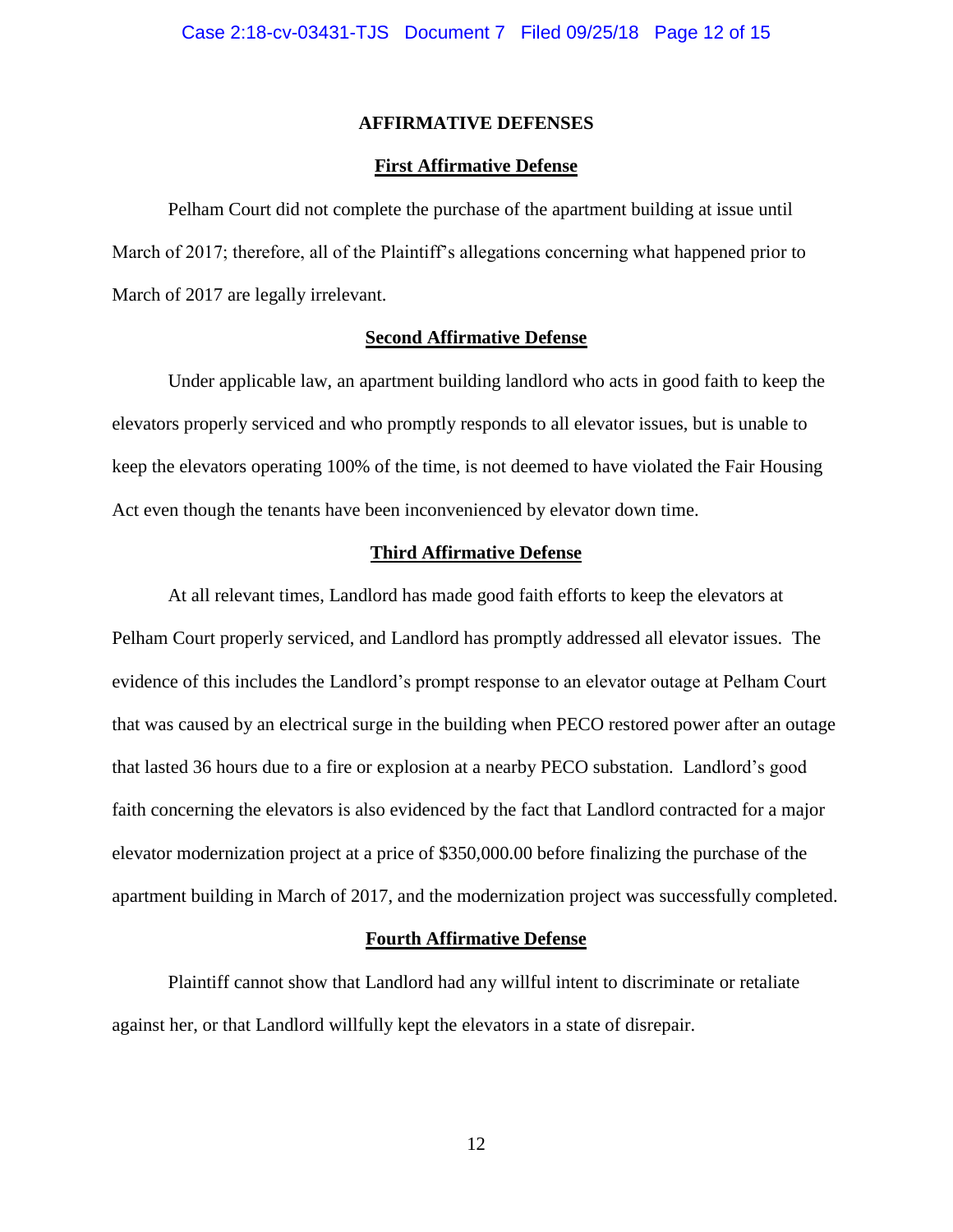### **Fifth Affirmative Defense**

The Plaintiff cannot show that she has suffered any actual harm, especially in light of the relief awarded to her by the Commission.

### **Sixth Affirmative Defense**

Landlord justifiably sent the notice of termination to Plaintiff in November of 2016 when she did not agree to the Landlord's renewal terms, which renewal terms included a requirement that she pay for the heat and hot water in her apartment. This argument is supported by the fact that the Commission, in its Final Order dated May 23, 2018, determined that this issue "shall be worked out between the parties."

### **Seventh Affirmative Defense**

Plaintiff failed to take reasonable steps to mitigate her alleged damages as evidenced, among other things, by her failure to request a move to a first floor apartment unit while the elevators were being modernized. If she had made this request, Landlord would have made a good faith effort to accommodate her.

### **Eighth Affirmative Defense**

The Plaintiff's filing of this action, shortly after the issuance of the Commission's Final Order dated May 23, 2018 granting her relief, violates the spirit of the Commission's written directive stating that "There shall be no harassment or retaliation by either party."

### **Ninth Affirmative Defense**

Landlord has made good faith efforts to accommodate tenants at Pelham Court with disabilities by, among other things, installing a keyless entry system which makes entry physically easier, and by adding chairs in the lobby, a bench and railings on all stairways.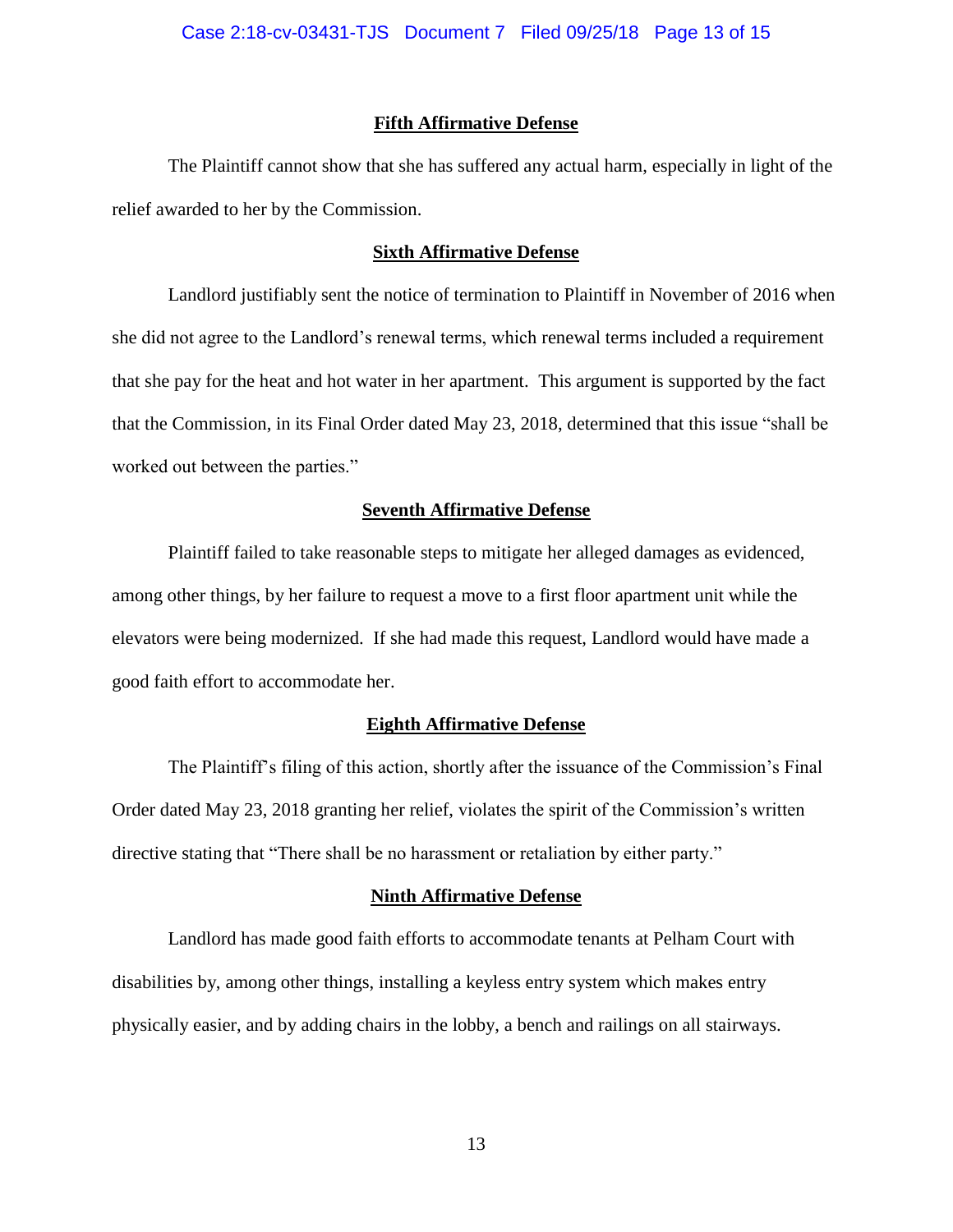# **Tenth Affirmative Defense**

Plaintiff has failed to state claims upon which relief may be granted.

## **Eleventh Affirmative Defense**

Upon information and belief, all or some of Plaintiff's claims are barred, in whole or in part, by applicable statutes of limitation.

## **Twelfth Affirmative Defense**

Upon information and belief, Plaintiff's claims are barred, in whole or in party, by the doctrines of accord and satisfaction, release, waiver, estoppel and/or laches.

# **Thirteenth Affirmative Defense**

Upon information and belief, Plaintiff's claims are barred, in whole or in part, by the doctrine of res judicata.

# **Fourteenth Affirmative Defense**

Plaintiff's claims are barred, in whole or in part, because at all relevant times, the Landlord's decisions and actions were motivated by lawful, legitimate, non-discriminatory and non-retaliatory factors.

Respectfully Submitted,

Date: By: /s/ Joel S. Todd James Tupitza, Esq. Joel S. Todd, Esq. TUPITZA & ASSOCIATES, P.C. 212 West Gay Street West Chester, PA 19380 (610) 696-2600

*Attorneys for the Defendants*